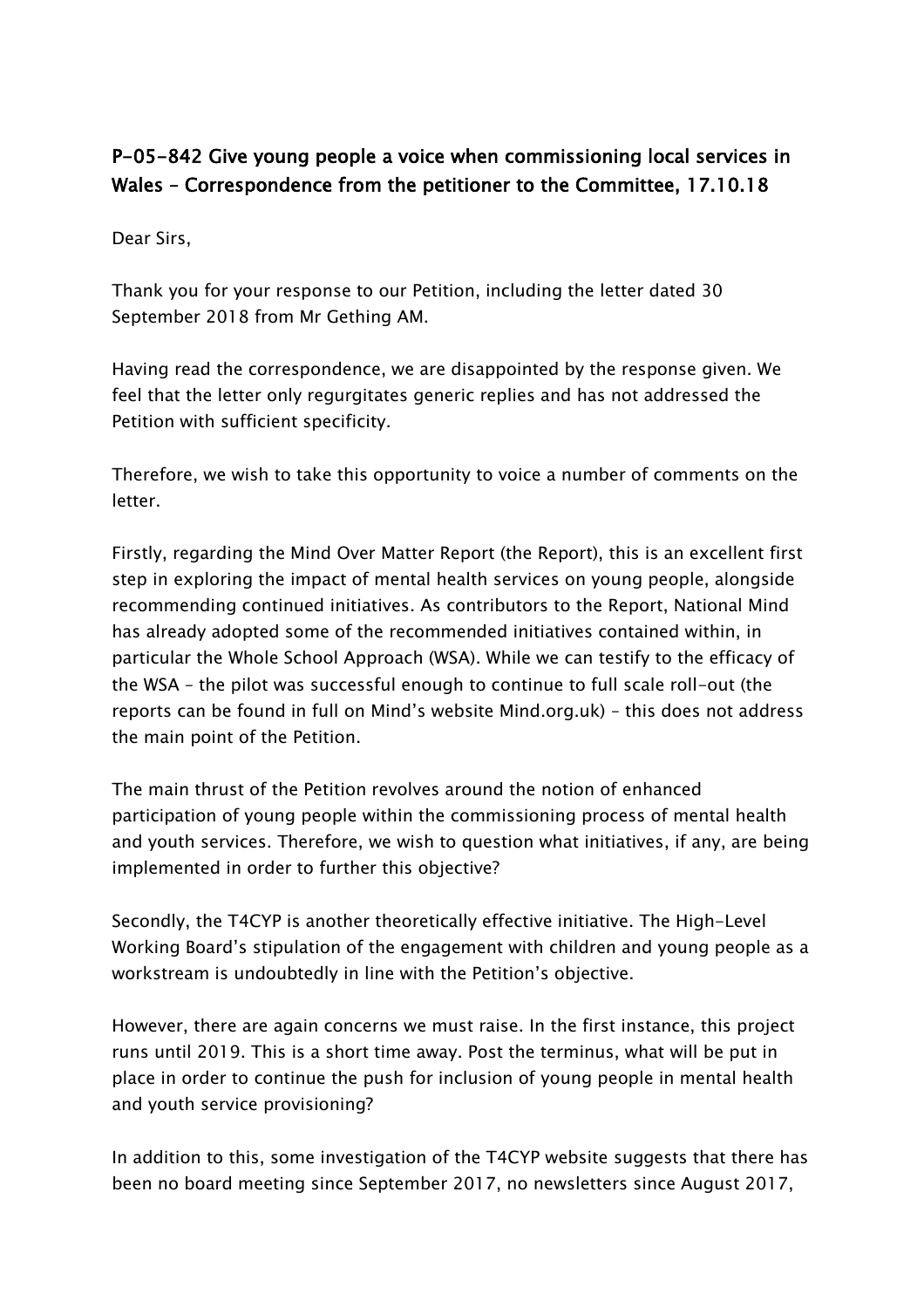and there has been indication that a lack of personnel and appropriate resources has hindered the project. Further to this, the T4CYP Twitter account has been inactive since June 2016.

While we understand there may be times where there are extended hiatuses between meetings and the flow of information, we find the length of these unacceptable for an initiative that claims to be in operation with a close terminal date.

As a further point to note, many young people within the Campaign Group have found accessing this information particularly difficult. This refers not only to finding the information from the relevant sources, but also in terms of understanding the content. While the need to use context specific and technical wording is clearly important, the abundance of content with inaccessible wording is detrimental to the inclusion of a broad swath of young people.

Another point regarding the T4CYP regards empirical evidence. We have noted that within the board meetings it has been highlighted that there is a lack of reliable data and data collection methods (T4CYP Board Minutes Sep. 2017). As this was indicated in the last set of board minutes, we have to assume that this status has not changed.

A lack of testable, empirical results leaves the outcome of the project in the realms of a priori statements at best, or sweeping theoretical assertions at worst. Therefore, how can it be possible to deem the project a success without a posteriori knowledge that young people are being included within the mental health and youth service commissioning process?

Again, this is the point of the Campaign: to include young people in this process via a standardised, measurable inclusion framework across Wales.

The final point regarding the T4CYP is the creation of the Making Sense report by Hafal, part of the High Needs Collaborative. This report highlighted a number of key recommendations put forward by a panel of young people. Of particular note are suggestions one and ten.

The first suggestion is that young people indicate that they would prefer an informal, non-medical (i.e not CAMHS) approach to mental health and wellbeing. Despite this, the Welsh Government has seen fit to spend many millions of pounds on the expansion of CAMHS.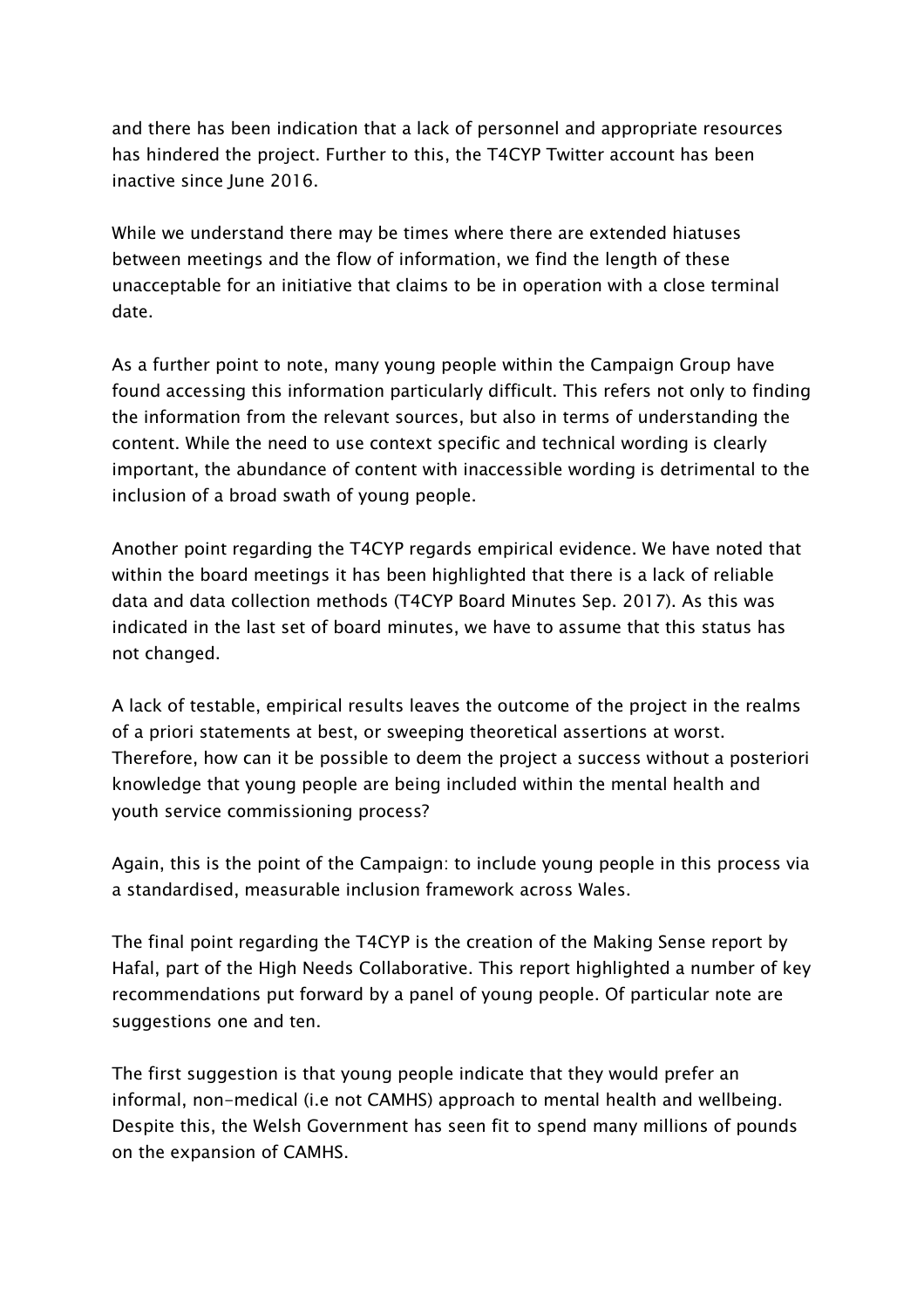This clearly shows that the Welsh Government has disregarded the voices of young people. Ironically, this is in contradiction to suggestion ten of the report – listening to young people.

Regarding the task and finish group for the Mind Over Matter report, we have concerns history may repeat itself. The outcomes of the Making Sense report show no indication of continued young people's participation and the recommendations went unheeded. Therefore, how can we be sure that the task and finish group for the Mind Over Matter report will not follow suit? How involved will young people be in the group? Will this simply be another high-level board, disconnected with the voices of young people?

We therefore call for young people to participate in this working group for a minimum of the duration of the Mind Over Matter consultation. This would be a welcomed first step to increase the level of youth participation in the provision of mental health services.

Thirdly, as touched upon above, the methods for engagement of young people are inconsistent or, at worst, lacklustre. The Welsh Government is itself guilty of failing to include the voice of young people in significant programmes, most recently the allocation of £1.4 million for a CAMHS in reach pilot into schools. The development and rollout of the initiative had no engagement with young people. In addition to this, the programme is the opposite of the non-medicalised interventions that young people asked for in the Making Sense report.

To address a positive, the engagement of ABMYouth is certainly of benefit to furthering the voices of young people. Engagement in this manner is something that the Campaign Group would welcome. Indeed, this falls in line with the model utilised by the Changing Minds Campaign.

However, there is still a concern with this panel. While engagement of any young person is good, we question exactly how representative this panel is of marginalised groups. A lack of transparency in the appointment of this panel has served only to raise further questions amongst the Campaign Group and the wider youth demographic.

Additionally, we question the efficacy of a newsletter. While certainly one important way of informing young people, it is by no means the only way. Further, the newsletter itself is not particularly well publicised and it is mentioned that it is circulated to a wide range of stakeholders. Again, who are these stakeholders and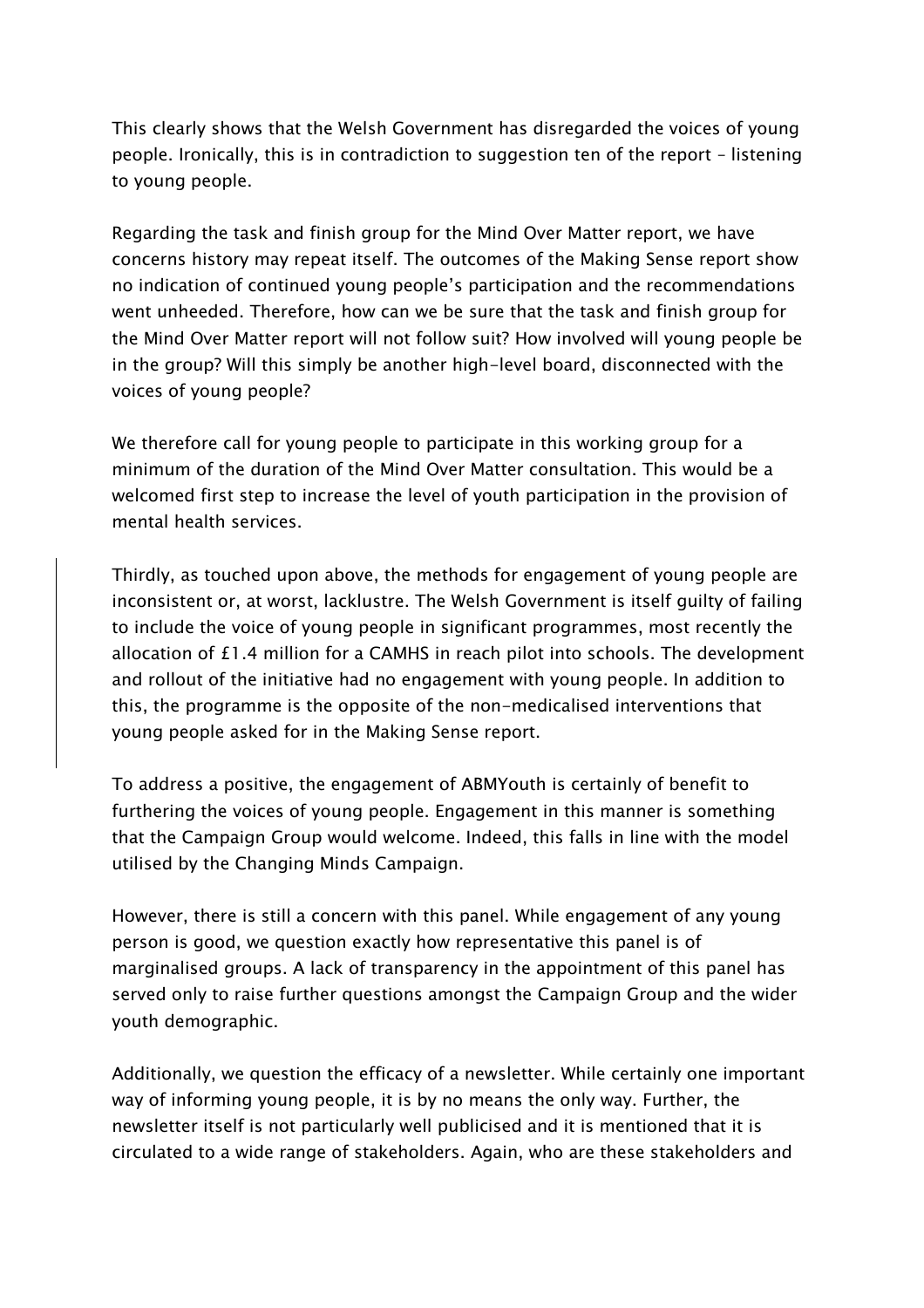how does this actively inculcate a culture of youth inclusion in the commissioning processes?

We believe that a simple, one sided newsletter is an insufficient modality through which to engage young people. There is little scope in this medium to reply to the comments made within, especially for those young people who, through their mental health or otherwise, find it difficult to effectively engage and express their opinions.

Finally, regarding the inconsistency, there is a distinct lack of standardised engagement methods across Wales. While we have seen engagement on a broad roots level (such as via the ABMYouth panel), we also see a light touch engagement method (such as through mere provision of a newsletter) plus strata of other levels of engagement in between. Our experience arising from working across five local authorities in Gwent has highlighted the variation in opportunities for participation of young people in decision making, such as via youth forums and councils. Many initiatives are local in scope and are not representative of provisions in Wales as whole. Our Petition is calling for this to be addressed.

We believe that the Welsh Government should introduce a mandatory, baseline level of engagement for Wales. This may be more than a newsletter but perhaps less than weekly panel meetings, with scope for local authorities to develop extra initiatives alongside the mandatory baseline. This semi-hard approach mandates a minimum level of youth engagement while encouraging continued innovation of further engagement methods via a soft-law guidance framework.

While much of this letter has been critiquing the programmes the Senedd is conducting, we also wish to point out that we, and young people as a whole, are extremely appreciative of the effort the Welsh Assembly is putting in to improving the standard of young people's mental health. The Petition is only trying to help the Government guide their propositions and initiatives to promote a more equal, economic and efficient commissioning process.

To this end, the Campaign Group has significant experience of the utilisation of young persons' participation modalities. For example, the young persons' advisory panel, implemented at the beginning of the Project, has ensured that young people have had a voice consistently throughout the service delivery. This has since developed into further working groups such as the #Changeit Campaign Group. It is this kind of delivery model that cultivates a transparent and inclusive participation framework.